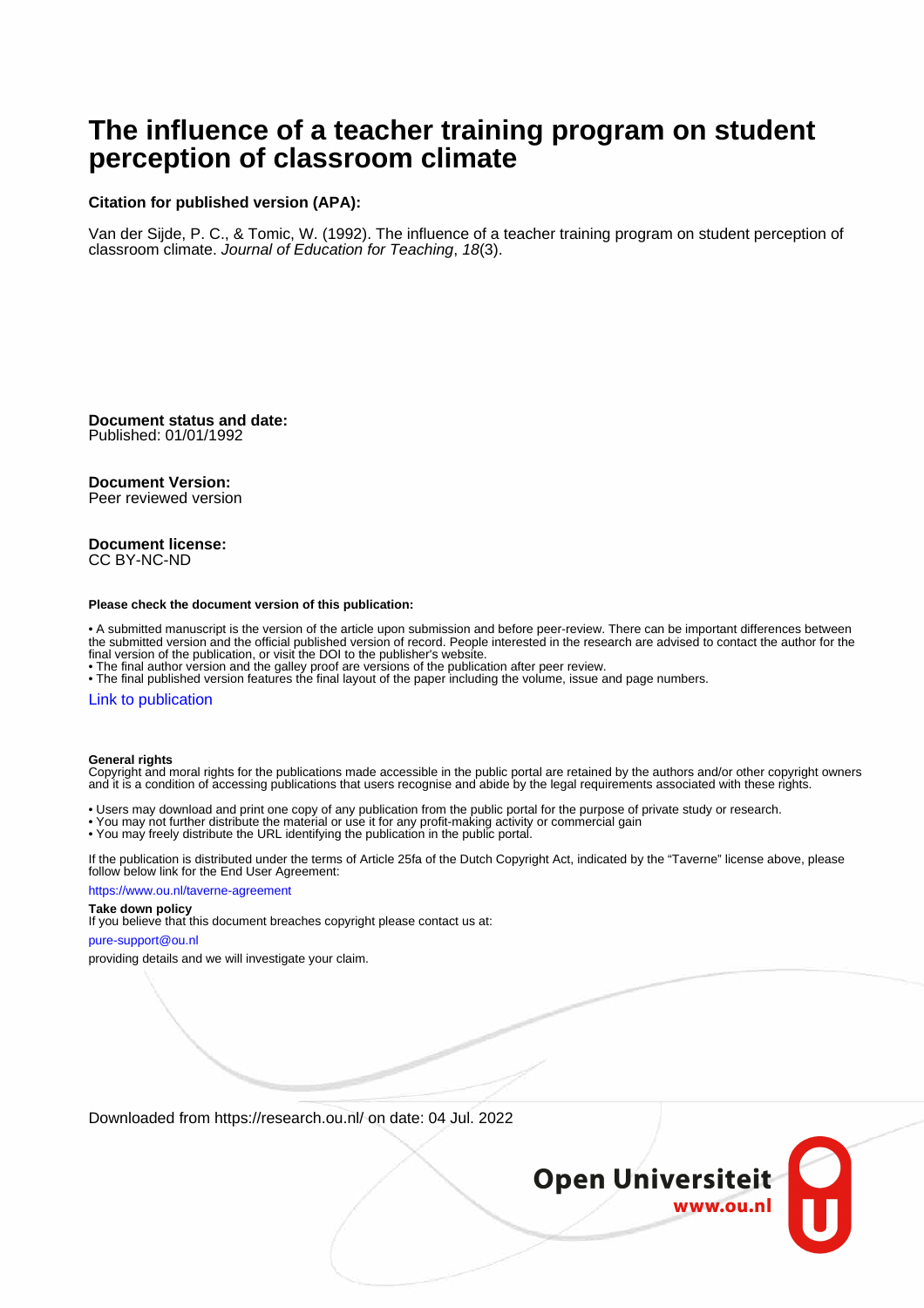# The Influence of a Teacher Training Program on Student Perception of **Classroom Climate**

PIETER C. van der SIJDE

University of Twente, Transfer, Research and Development, P.O. Box 217, 7500 AE Enschede, The Netherlands

## **WELKO TOMIC**

\$

Open University, Social Sciences Department, P.O. Box 2960, 6401 DL Heerlen, The Netherlands

ABSTRACT Many studies of classroom climate demonstrate effects on student learning outcomes. In this study the effect of a short in-service teacher training program on pupil perceptions of the classroom climate is investigated. Two conditions are compared: in the first condition the teachers participated in the training program at the beginning of the school year; in the second condittion the teachers participated in January. It appeared from the results that pupils did not perceive a difference between teachers in the first condition and teachers in the second, with respect to the topics which were the focus of training (classroom management and instruction). However, a difference in the perception of the teacher/pupil relationships was found in favor of the teachers in the first condition.

#### **INTRODUCTION**

This study is concerned with the psychological classroom environment; the climate or atmosphere of the class as a social group. The classroom climate influences the learning behavior in of the pupils as has been confirmed by a number of studies (e.g. O'Reilly, 1975; Cort, 1979; Kelly, 1980; Walberg et al., 1977). The teacher is part of the learning environment as perceived by the pupils and as such, his or her teaching behavior affects the pupils' perception of the classroom climate.

The most widely used instruments used to assess learning environment at secondary level are the Learning Environment Inventory (LEI; Fraser et al., 1982), the Classroom Environment Scale (CES; Moos & Trickett, 1974) and the Individualized Classroom Environment Questionnaire (ICEQ; Fraser, 1985). Although the conceptualization of classrom climate can take many different forms (as evidenced by the labels designating the scales of the three instruments mentioned above), the underlying structure of the instruments is the same. They all start out from the framework formulated by Moos (1979).

Moos and his associates concluded from extensive research into the functioning of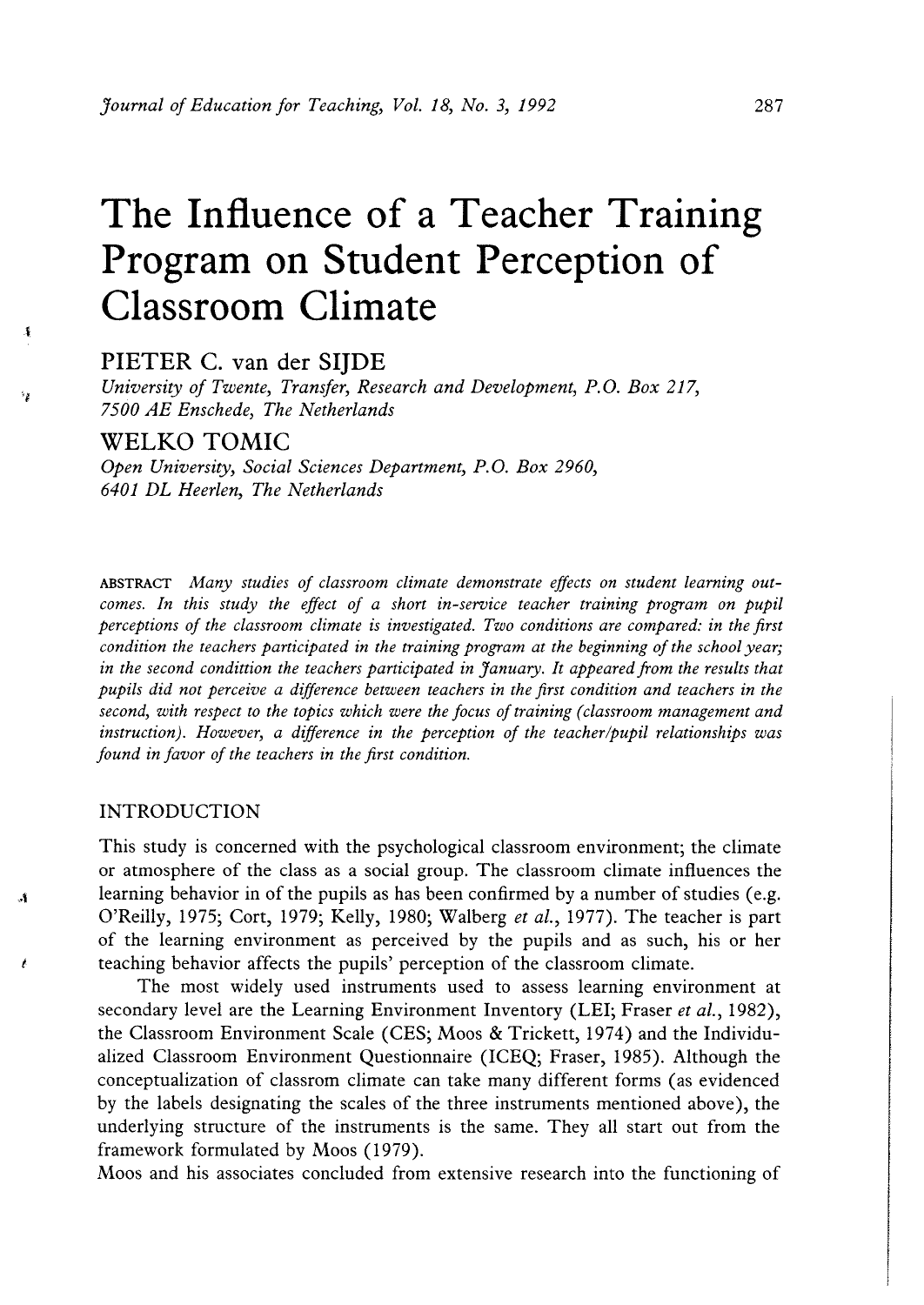| Instrument                                                            | Items<br>per<br>scale | Relationship<br>dimension                                                         | Personal<br>development<br>dimension   | System<br>maintenance<br>& change<br>dimension                                                      |
|-----------------------------------------------------------------------|-----------------------|-----------------------------------------------------------------------------------|----------------------------------------|-----------------------------------------------------------------------------------------------------|
| Learning<br>Environment<br>Inventory<br>(LEI)                         | 7                     | Cohesiveness<br>Friction<br>Favoritism<br>Cliquisheness<br>Satisfaction<br>Apathy | Speed<br>Difficulty<br>Competitiveness | Diversity<br>Formality<br>Material<br>Environment<br>Goal direction<br>Disorganization<br>Democracy |
| Classroom<br>Environment<br>Scale<br>(CES)                            | 10                    | Involvement<br>Affiliation<br>Teacher<br>Support                                  | Task<br>Orientation<br>Competition     | Order and<br>organization<br>Rule clarity<br>Teacher control<br>Innovation                          |
| Individualized<br>Classroom<br>Environment<br>Questionnaire<br>(ICEQ) | 10                    | Personalization<br>Participation                                                  | Independence<br>Investigation          | Differentiation                                                                                     |

TABLE I. Structure of and scales in the three classroom climate instruments

diverse environments such as hospital wards, prisons and military companies that the same three general categories can be used to conceptualize the dimensions characterizing psychosocial environments. These three dimensions are:

(1) the relationship dimension: this dimension identifies the nature and intensity of personal relationships within the environment; it assesses the extent to which people are involved in the environment and the extent to which they support and help each other;

(2) the personal development dimension: this dimension assesses the basic directions along with personal growth and self-enhancement tend to occur; and

(3) the system maintenance and system change dimension: this dimension involves the extent to which the environment is orderly, is clear in expectations, maintains control, and is responsive to change.

These dimensions form the underlying structure of the instruments for classroom climate mentioned above.

A growing number of studies use measures of classroom climate to evaluate curricular and instructional innovations (see, e.g. Walberg, 1975; Fraser, 1986, for an overview and summary of those studies). In the Netherlands only a few of these studies have been carried out (Kuhlemeier, 1983; Veenman, 1975; Wierstra, 1984). Kuhlemeier (1983) and Wierstra (1984) evaluated the PLON (\*Project Leerplan Ontwikkeling Natuurkunde") curriculum using an adapted version of the ICEQ: it appeared that a new physics curriculum caused a more favourable perception of, for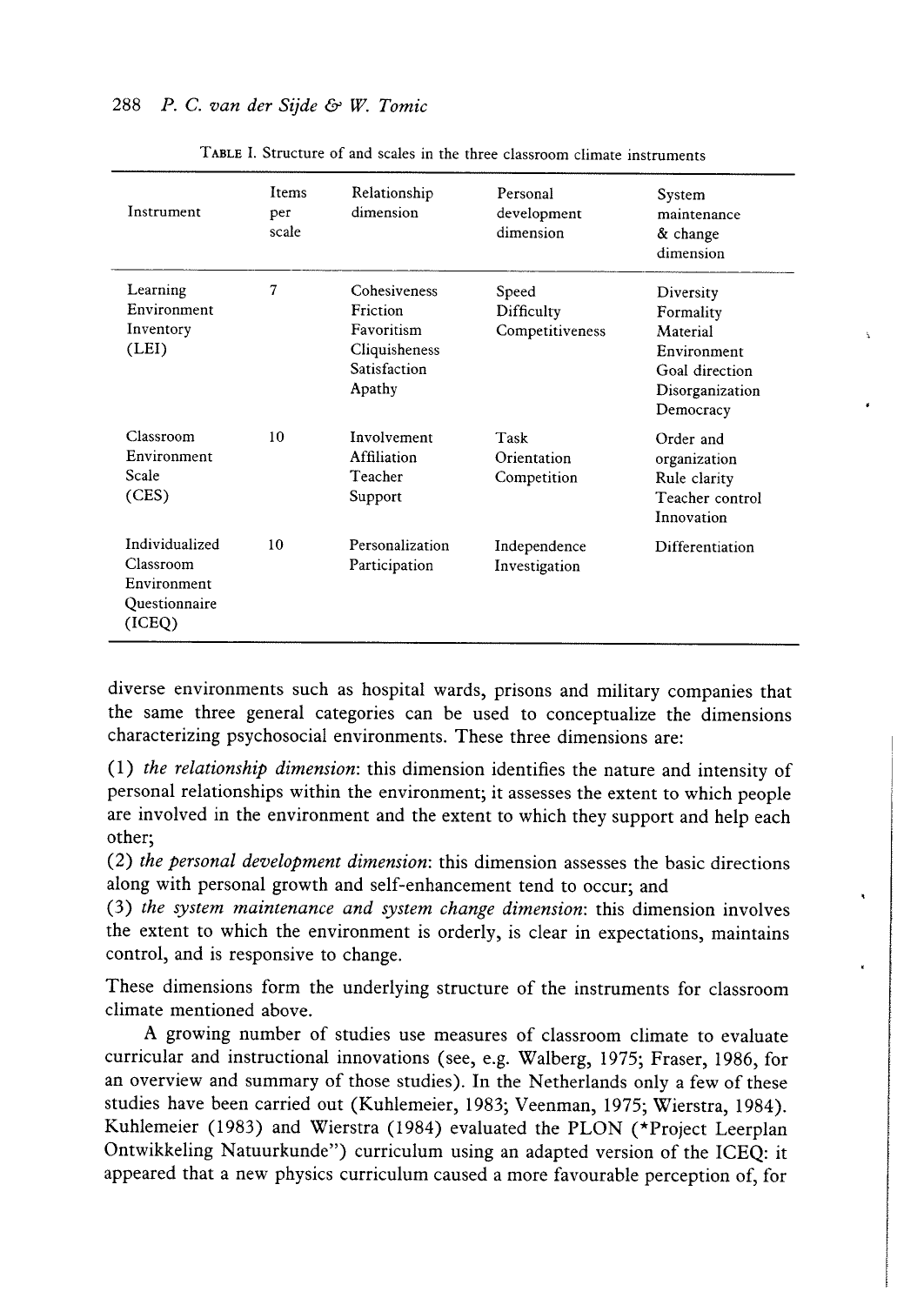example, participation and differentiation, but not on relationship scales to be interpreted as helpfulness and friendliness. As part of his study, Veenman (1975) investigated the influence of a teacher training program on the interaction aspects of teaching behavior (Flanders, 1970) for classroom climate as measured by the Minnesota Pupile Attitude Inventory (MPAI). He hypothesized that a more positive classroom climate could be created in the classrooms of teachers trained on the basis of interaction-analysis. Veenman could not confirm his hypothesis.

In the present study a measure of classroom climate is used to evaluate the effect of a one day in-service teacher training program. This program is based on a teaching script (described in detail in Van der Sijde, 1987). The training program centers on a new teaching script and recommendations for instruction and classroom management, which are based on the results of the Dutch Classroom Environment Study-correlational phase (Krammer, 1984; Tomic, 1985). The content of the training program is organized around three topics: (1) the format of the lesson (the script), (2) management of the classroom, and (3) instruction. The content of the training program forms a conceptual whole.

The content of the training program is described in a 40-page manual entitled Management en instructie in wiskundelessen. ('Management and instruction in mathematics lessons') (see Table II).

|                                                                                                                                                                                                                                                                                                                                                                                                                                                                                                                                                                 |                                                 | rable 11. A summary or mstruction and manageriar ruics  |                                                                                                                    |
|-----------------------------------------------------------------------------------------------------------------------------------------------------------------------------------------------------------------------------------------------------------------------------------------------------------------------------------------------------------------------------------------------------------------------------------------------------------------------------------------------------------------------------------------------------------------|-------------------------------------------------|---------------------------------------------------------|--------------------------------------------------------------------------------------------------------------------|
| Lesson phase model: phase 1 Review of homework                                                                                                                                                                                                                                                                                                                                                                                                                                                                                                                  | phase 2 Presentation<br>phase 4 Guided practice | phase 3 Monitored practice<br>phase 5 Homework/tutoring | $(5-10 \text{ min})$<br>$(10-15 \text{ min})$<br>$(\pm 5$ min)<br>$(\pm 10 \text{ min})$<br>$(\pm 10 \text{ min})$ |
| Classroom management<br>use a beginning-of-the lesson signal.<br>Make transitions between lesson phases as smooth as possible.<br>Be with-in.<br>Maintain group focus.<br>Let students be responsible for their work.                                                                                                                                                                                                                                                                                                                                           |                                                 |                                                         | Make sure that there is a continuous stream of actitivities in the classroom.                                      |
| Instruction<br>Discuss all homework assignments.<br>Start presentation with a review of relevant concepts.<br>Refresh prior knowledge through questioning.<br>Use concrete examples during presentation.<br>Indicate (un)important passages in the textbook.<br>Indicate what is important (oral/blackborad).<br>Give clear assignments for monitored practice.<br>React positively to students.<br>Check the assignments during monitored practice.<br>Redirect questions and use probes.<br>Tutor students who encountered problems at the end of the lesson. |                                                 |                                                         | Give students time to work on their homework assignments at the end of the lesson.                                 |

TABLE II. A summary of instruction and managerial rules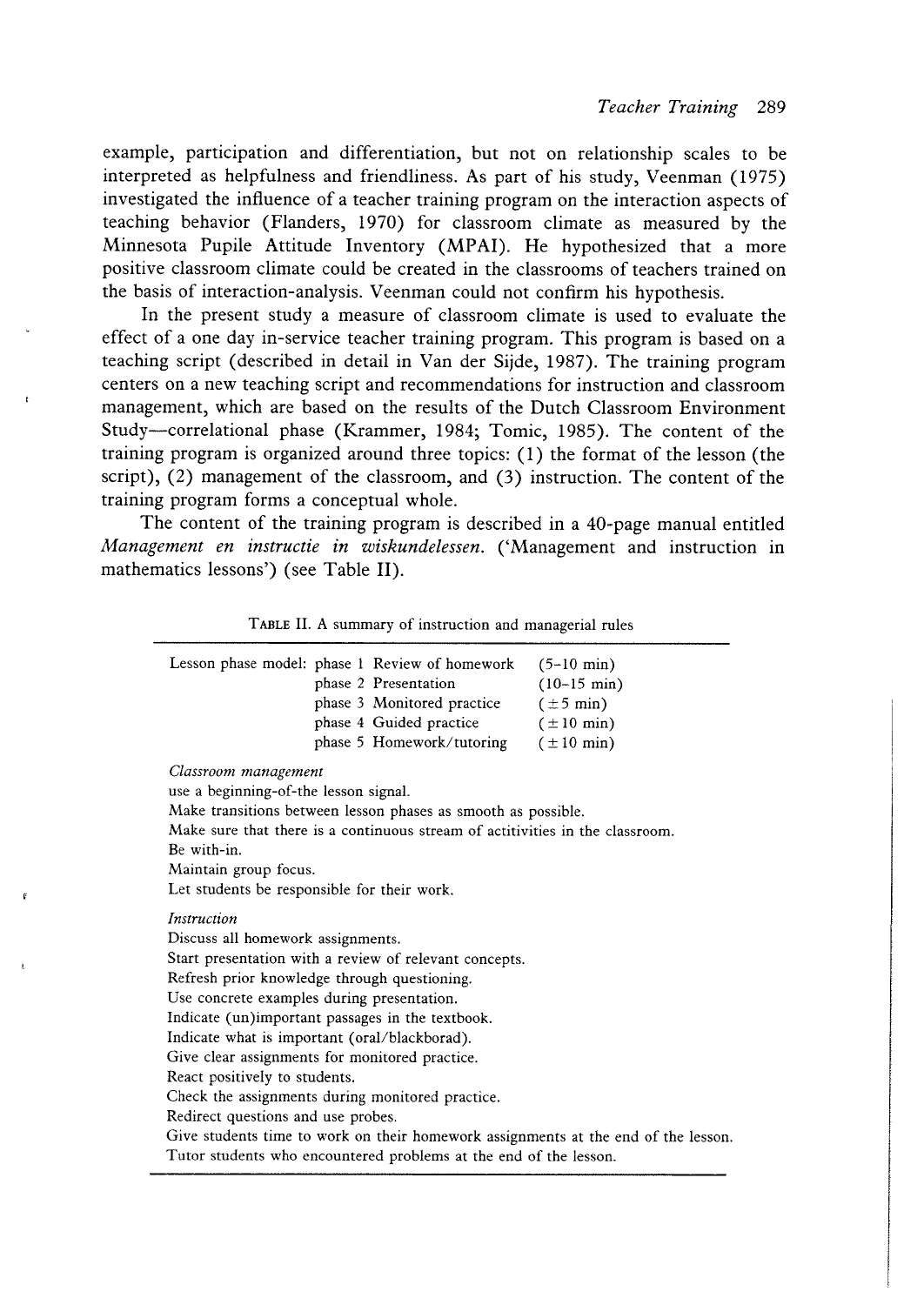## 290 P. C. van der Sijde & W. Tomic

The intent of the in-service teacher training program is twofold: first to change the teachers' teaching script; second, as a consequence, to change the actual teaching behavior. The underlying assumption of research such as this study, conducted according to the descriptive-correlational-experimental loop (Rosenshine & Furst, 1973) is that only visible teacher behavior has an impact on student learning. It appeared from results reported in Van der Sijde (1987) that training had no effect on the students' attitudes, but it did affect the student's achievement and the teachers' behavior. There were several important differences in the teachers' performance. For a detailed analysis of the differences in teaching behavior, refer to Van der Sijde (1987). If training also affects student perception of the classroom climate, this should become visible for those dimensions of an instrument for classroom climate related to 'instruction' and 'management'.

## **METHOD**

## Participants

Participating in this study were the classes (eighth grade Havo and Vwo) of 20 mathematics teachers (mean number of years of experience: 5.05) using the textbook Sigma. The mean number of students per class was 28. Twelve teachers participated in a teacher training program at the beginning of the school year (condition 1) and eight participated in the training program after the Christmas holidays (condition 2).

## The Classroom Environment Scale

The Classroom Environment Scale was selected as the instrument to measure classroom climate because the scales in this instrument can, more than in the other two instruments (see Table I), be characterized as 'instruction'-related and 'management'-related. The Classroom Environment Scale (CES) is one of a number of social-psychological climate instruments developed by Moos and his associates. It is a 90-item true-false questionnaire containing nine scales divided over three dimensions:

- Relationship dimensions: involvement, affiliation and teacher support;
- Personal development dimensions: task orientation and competition;
- · System maintenance dimensions: order and organization, rule clarity, teacher control and innovation.

From a principal component analysis followed by a Varimax rotation carried out on the data sampled in the present study, it appeared that six factors, each exceeding an eigenvalue of 1.00; accounted for 40.5% of the variance. Almost all factors identified by Trickett & Quinlan (1979) in their analysis ('rule emphasis'; 'order and organization'; 'friendly and easy-going teacher'; 'innovative, student-oriented teaching approach'; 'student competition'; 'student affiliation') could also be identified in the Dutch CES version (see Table III).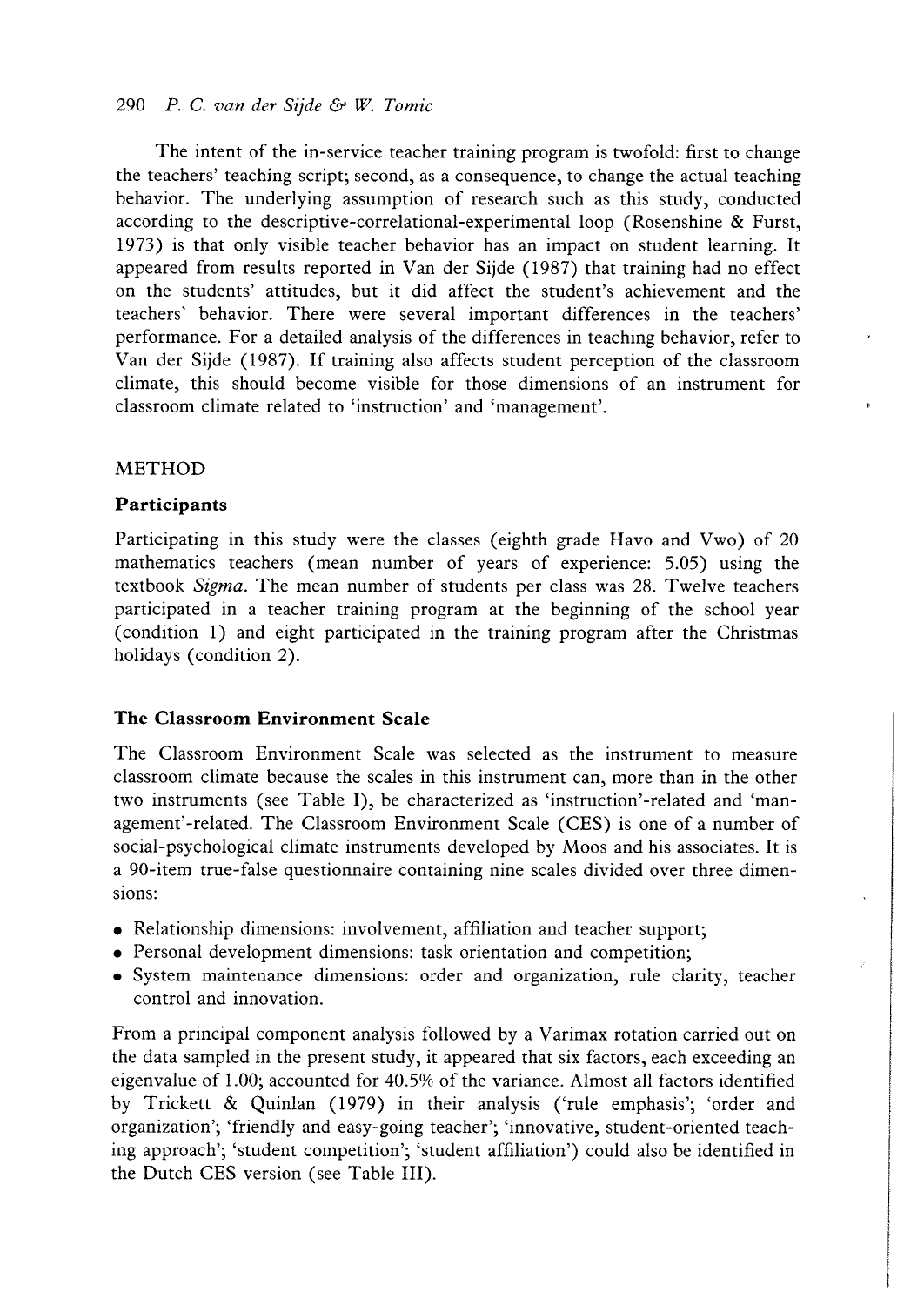| Scale                                            | Examples                                                                                                                                       |  |  |
|--------------------------------------------------|------------------------------------------------------------------------------------------------------------------------------------------------|--|--|
| Order & Organisation                             | • This class will often be in an uproar<br>• The teacher will often have to tell students to calm down                                         |  |  |
| Friendly teacher                                 | • The teacher will be more like a friend than a figure of<br>authority                                                                         |  |  |
|                                                  | • The teacher will often take time out from the lesson plan to<br>talk about other things                                                      |  |  |
| Rule emphasis                                    | • There will be clear set of rules for students to follow<br>• If a student breaks a rule in this class he will be sure to get<br>into trouble |  |  |
| Teacher support                                  | • Sometimes the teacher will embarrass students for not know-<br>ing the answer<br>• This teacher will not trust students                      |  |  |
| Student affiliation                              | • There are groups who won't get along in class<br>• Some students in this class won't like each other                                         |  |  |
| Innovative student-oriented<br>teaching approach | • It will be easy to get a group together for a project<br>• Students will sometimes present something they have worked<br>on to the class     |  |  |

TABLE III. The scales of the Dutch CES with illustrative items

There are two exceptions. The first concerns the factor 'friendly and easygoing teacher' of Trickett & Quinlan, which is the factor 'friendly teacher' in the Dutch sample. The second exception concerns the factor 'student competition', which could not be identified; in the Dutch sample a factor 'teacher support' could be labelled. In this analysis all 90 items are used and each factor is considered as a Likert-scale (scale one contains 23 items; scale two, 13 items; scale three, 16 items; scale four 22 items; scale five, seven items; and scale six, nine items). Nevertheless, the results of this factor analysis support the original conception of the CES: the system maintenance dimension is represented by 'rule emphasis', and 'order and organization'; the relationship dimension by the 'friendly teacher', 'teacher support' and 'student affiliation'; and the personal development dimension is represented by 'innovative student-oriented teaching'.

#### PROCEDURE

There are two conditions in this experiment. The teachers in the first condition participated in the training program in September. After being trained, they were systematically observed in the period September to December. The teachers in the second condition were also systematically observed in the period September to December, but they participated in the training program in the following January. During the one day training session the manual and the recommendations were discussed with the teachers in the light of their own experiences. The training given in January incorporated the results of the systematic observation in order to give the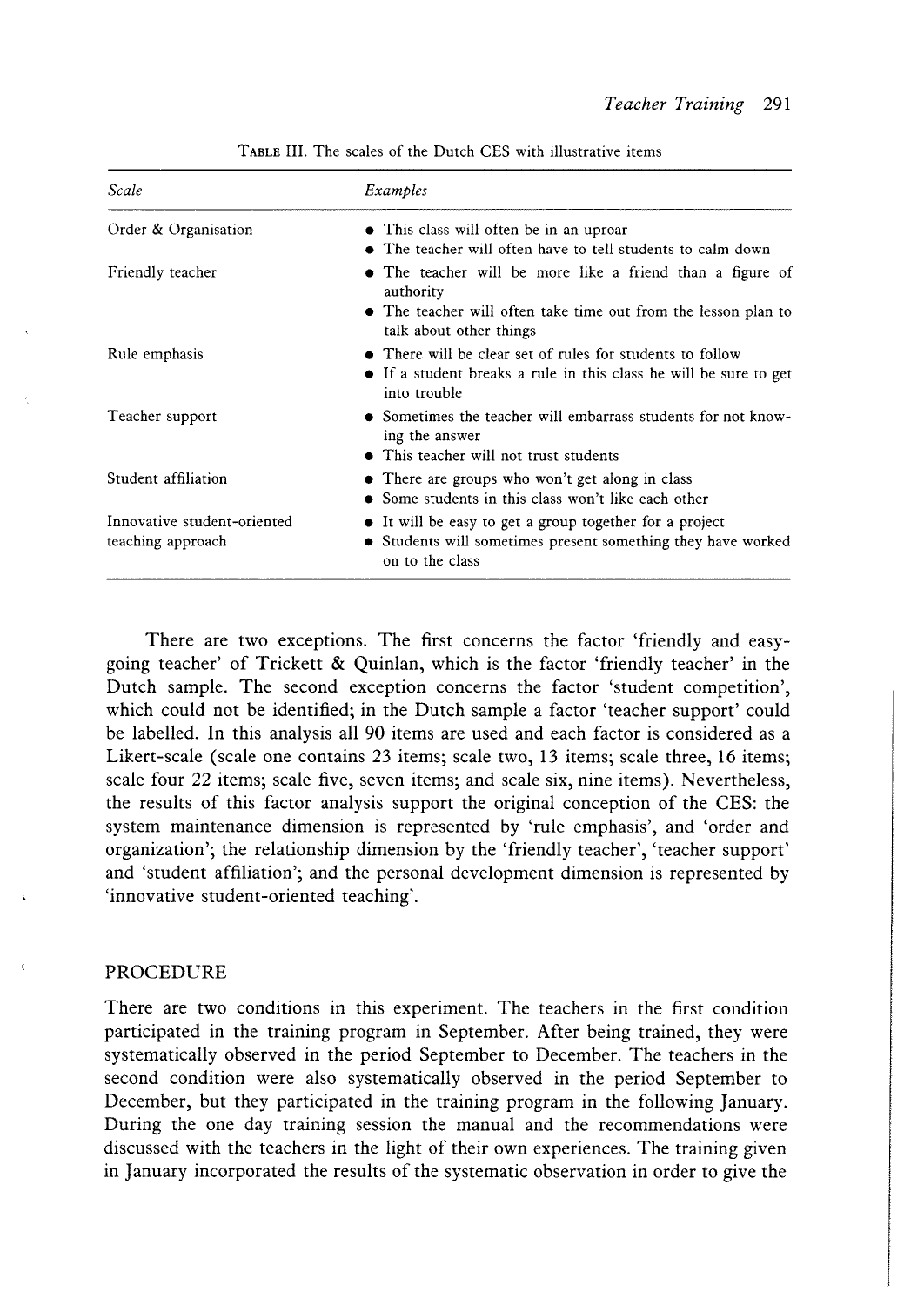teachers individual feedback on their teaching behavior. In the period January to April no systematic observation took place. The CES was administered in April.

## **DESIGN AND DATA**

The design used in this study is depicted in Table IV. To investigate the classroom climate, the mean scores on the scales of the Dutch CES are considered as class scores: the level of analysis is the classroom and not the individual student. Because training focuses on classroom management and classroom instruction, which can also be found in the CES, a score for each of these subjects was calculated. The score for classroom management is a combination of the scales 'order and organization' and 'rule emphasis', while the score for classroom instruction is a combination of the scales 'teacher support' and 'innovative, student-oriented teaching approach'. The other two scales, 'student affiliation' and 'friendly teacher', are combined to make a score for relationship. The Mann-Whitney U-test was applied to analyze the difference between the conditions.

| TABLE IV. Design<br>of the study |   |
|----------------------------------|---|
| X,                               | O |
| $X_{2}$                          | o |

 $(X_1$  = training followed by observations;  $X_2$  = observations followed by a training plus individual feedback; 0=administration of CES)

## **RESULTS**

Students in the classrooms of condition one teachers and students in the classrooms of condition two teachers differ significantly in the perception of classroom climate on one scale of the Dutch CES: student affiliation. Students perceive no other differences either in classroom management or in classroom instruction. They do perceive a significant difference in the perception of relationships in general (see Table V).

 $\mathbf{q}$ 

### **DISCUSSION**

There is a difference in students' perception of classroom climate on one scale of the Classroom Environment Scale. From the perceptions of the students (as depicted in Table V) it appears that they do not perceive a difference between the teachers in the two conditions with respect to 'order and organization', 'rule emphasis', 'teacher support' and 'innovative student-oriented teaching approach' (which was expected); rather, they perceive differences in relationships among themselves, and, to a somewhat lesser degree, with the teacher: the teachers in the first condition are perceived as friendlier, which could mean that they take more (real) interest in the pupils than the teachers in the second condition. The goal of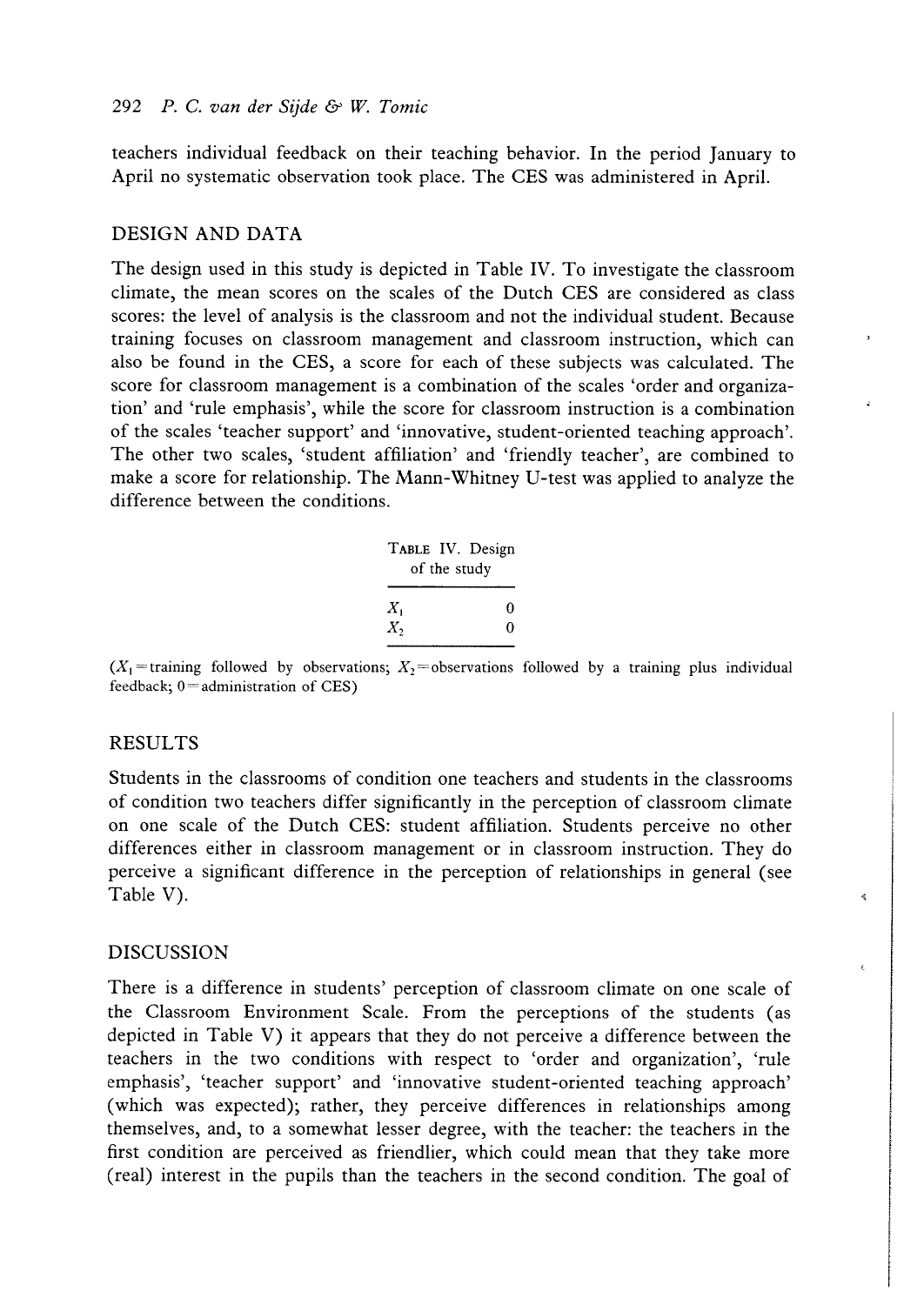|              |                             | Mean rank<br>condition 1 | Mean rank<br>condition 2 | $p^{\star}$ |
|--------------|-----------------------------|--------------------------|--------------------------|-------------|
| Scale $1:$   | Order and organization      | 10.10                    | 9.89                     | 0.93        |
| Scale $2$ :  | Friendly teacher            | 8.50                     | 11.67                    | 0.22        |
| Scale $3$ :  | Rule emphasis               | 11.50                    | 8.33                     | 0.22        |
| Scale 4:     | Teacher support             | 10.20                    | 9.78                     | 0.87        |
| Scale $5:$   | Student affiliation         | 6.30                     | 14.11                    | 0.01        |
| Scale 6:     | Innovative student-oriented |                          |                          |             |
|              | teaching approach           | 9.10                     | 11.00                    | 0.46        |
| Instruction  |                             | 9.60                     | 10.44                    | 0.74        |
| Management   |                             | 10.40                    | 9.56                     | 0.74        |
| Relationship |                             | 7.50                     | 12.78                    | 0.04        |

TABLE V. Mean rank of the class scores of the two groups of teachers and the significance of the difference on the six scales of the Dutch CES, and on the dimensions instruction, classroom management, and relationship

\*p-value calculated with the Mann-Whitney test.

the teacher training program was to make mathematics teaching more effective, to enhance student achievement and to create a more positive attitude toward mathematics. Or, to state it differently: the goal of training was to change the teachers' teaching scripts and, through such a change their actual teaching behavior with respect to classroom management and instruction. The pupils did not perceive the classroom climate to be different with reference to instruction and classroom management; they did perceive differences concerning relationships.

A comparison between the results of this study and the results of a study on student achievement (Van der Sijde, 1987) shows that the most effective training condition is when training is tailored individually: when the training program gives teachers individual feedback on the observed teaching behavior. This study indicates that the classes of the teachers in condition one perceived themselves as having better relationships with their pupils.

At this point the question arises whether perceptions can be changed and how difficult this is. How persistent can a once-formed perception be? The pupil perception of classroom climate is based on many observations; when a certain perception of classroom climate has been formed, how penetrative must training be to change an established perception? Two answers are possible. First, the perception of classroom climate is formed during the first months of the school year. Once a perception has been formed, it is difficult to change it. The students in the classrooms of the teachers in condition one formed their perception of the classroom climate after the teachers had taken part in the training, whereas the students of the teachers in condition two started to form their perception of the classroom climate before their teachers had participated in the training.

Second, it takes quite some time to form a perception of the classroom climate. The teachers in condition one were able to behave according to the teaching script presented to them in training for almost a whole school year so producing consistent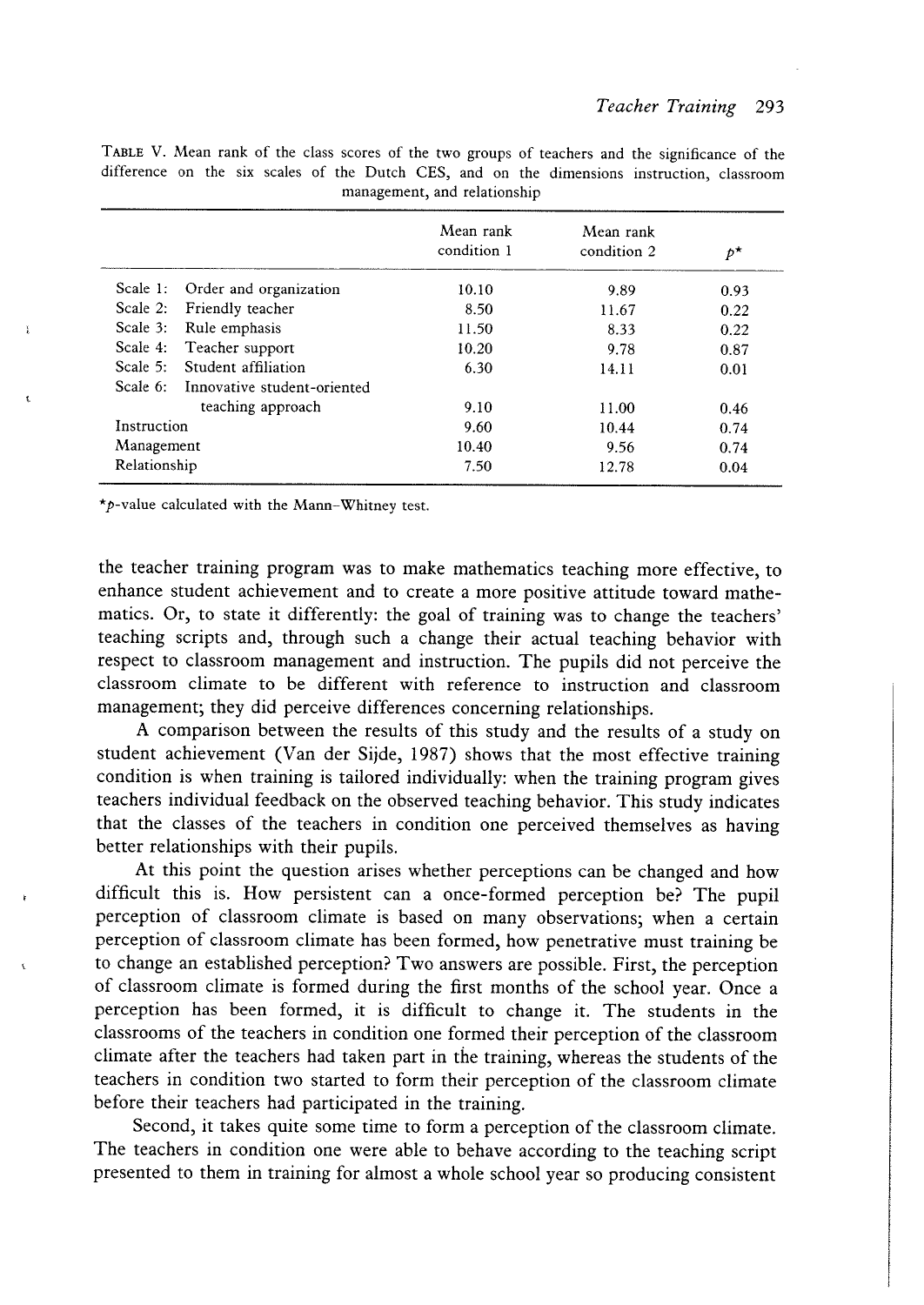#### 294 P. C. van der Sijde & W. Tomic

behavior throughout the year. The teachers in the second condition, however, behaved differently during the two halves of the school year. The average perception of teachers in one condition differs from that of teachers in the other for the whole school year.

It appears from this study that the teachers in condition one were able to build up better relationships with and among their students than the teachers in condition two. It is of importance that a particular classroom procedure (the consistent execution of a certain script) is carried out over a long period of time to affect classroom climate.

#### CONCLUSION

In conclusion, a few remarks can be made. A questionnaire on classroom climate such as the Classroom Environment Scale gives information supplementary to more 'classic' product measures. Student perceptions of classroom climate are high inference measures based on their experiences as participants in a particular setting, whereas systematic classroom observations by trained observers (low inference measures) are observations based on predetermined categories of behavior. Students perceived better relationships among themselves and with their teacher; no differences were found with respect to their perception of instruction and classroom management.

#### **NOTE**

This study was supported in part by a grant from the Foundation of Educational Research (grant no. 1036).

#### **REFERENCES**

- CORT, H.R. (1979) A social study evaluation, in: H. J. WALLBERG (Ed.) Educational Environments and Effects: evaluation, policy and productivity (Berkeley, CA, McCutchan).
- FLANDERS, N.A. (1970) Analyzing Teaching Behavior (Reading, MA, Addison-West).
- FRASER, B.J., ANDERSON, G.J. & WALBERG, H.J. (1982) Assessment of Learning. Environments: manual for learning environment inventory and my class inventory (Perth, WAIT).
- FRASER, B.J. (1985) Individualized Classroom Environment Questonnaire (Melbourne, Australian Council for Educational Research).
- FRASER, B.J. (1986) Classroom Environment (London, Croom Helm).
- KELLY, A. (1980) Exploration and authority in science learning environments, an international study, European Journal of Science Education, 2, pp. 161-174.

KRAMMER, H.P.M. (1984) Leraar en leerboek (Teacher and Textbook) (Harlingen, Flevodruk).

KUHLEMEIER, H. (1983) Vergelijkend onderzoek naar de perceptie van de leeromgeving in PLONonderwijs en regulier natuurkunde-onderwijs, Tijdschrift voor Onderwijsresearch, 8, pp. 1-16.

- MOOS, R.H. & TRICKETT, E.J. (1974) Manual Classroom Environment Scale (Palo Alto, CA, Consulting Psychologists Press).
- Moos, R.H. (1979) Evaluating educational environments (San Francisco, Jossey-Bass).
- O'REILLY, R.O. (1975) Classroom climate and achievement in secondary school mathematics classes, Alberta Journal of Educational Research, 21, pp. 241-248.
- ROSENSHINE, B. & FURST, N. (1973) The use of direct observation to study teaching, in: R. M. W. TRAVERS, (Ed.) Second Handbook for Research on Teaching (Chicago, IL, Rand McNally).